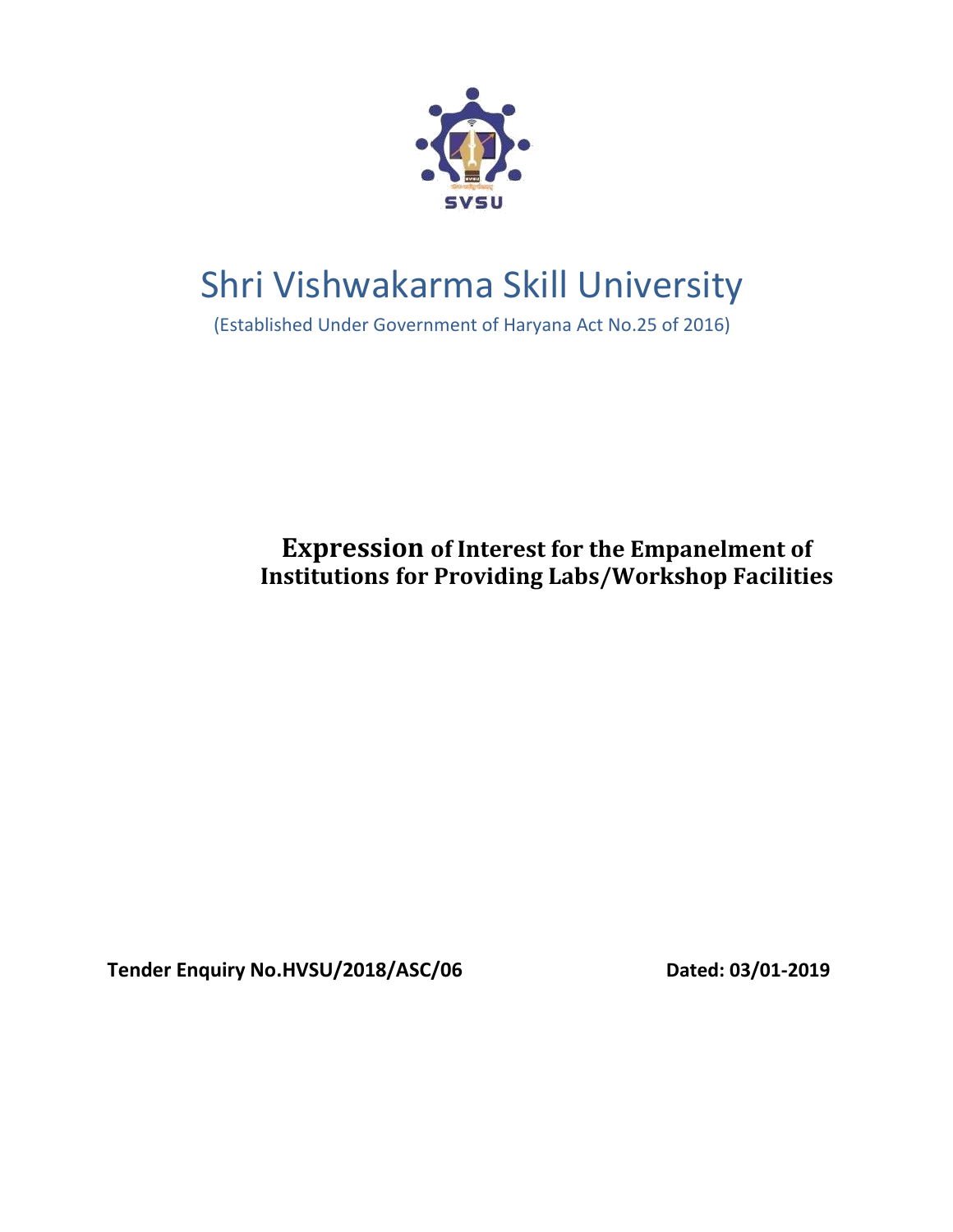# **Shri Vishwakarma Skill University, Dudhola, Palwal**

Plot No. 147, Sector 44, Gurugram (Transit Office)

## **Expression of Interest for the Empanelment of Institutions for Providing Labs/Workshop Facilities**

In line with the vision of a Skill India, Government of Haryana had established Shri Vishwakarma Skill University (SVSU), first of its kind, in 2016. The permanent campus of University will set up at village Dudhola in district Palwal, Haryana. The University is aimed at providing structured skill qualification programmes, aligned with existing and emerging job roles in the industry and other sectors. The programmes will be mapped with National Skills Qualifications Framework (NSQF) that will facilitate upward mobility of the students from Certification to Doctoral level. The University is being built on 82.7 acres of land with a state-ofthe-art infrastructure, having capacity to train 12,000 students per year, as part of its Master Plan. The University is running various courses under its Dual Education out campus model from its transit campus located in Plot No 147, Sector 44 Gurugram.

**Shri Vishwakarma Skill University(SVSU),** invites sealed bids under two bid systems (Technical bid and Financial Bid) from reputed Bidders (University/College/Training Institute) for providing lab/Workshop facilities for our different vocational programs running on dual education model as per specifications given in the EOI. Sealed envelope should reach the office of **Registrar, SVSU, Plot No 147, Sector 44, Gurugram, Haryana by 19.01.2019 (Upto 5.00 PM).** Bids received by the due time/date shall be opened on **21.01.2019 (11.00 AM)** in the presence of intended parties/their representatives who may like to be present at that time. The financial bids will be opened on **21.01.2019 (04.00 PM)**

The institute/Training Centre must be located at Gurugram/ Faridabad/Rewari/ New Delhi or Noida.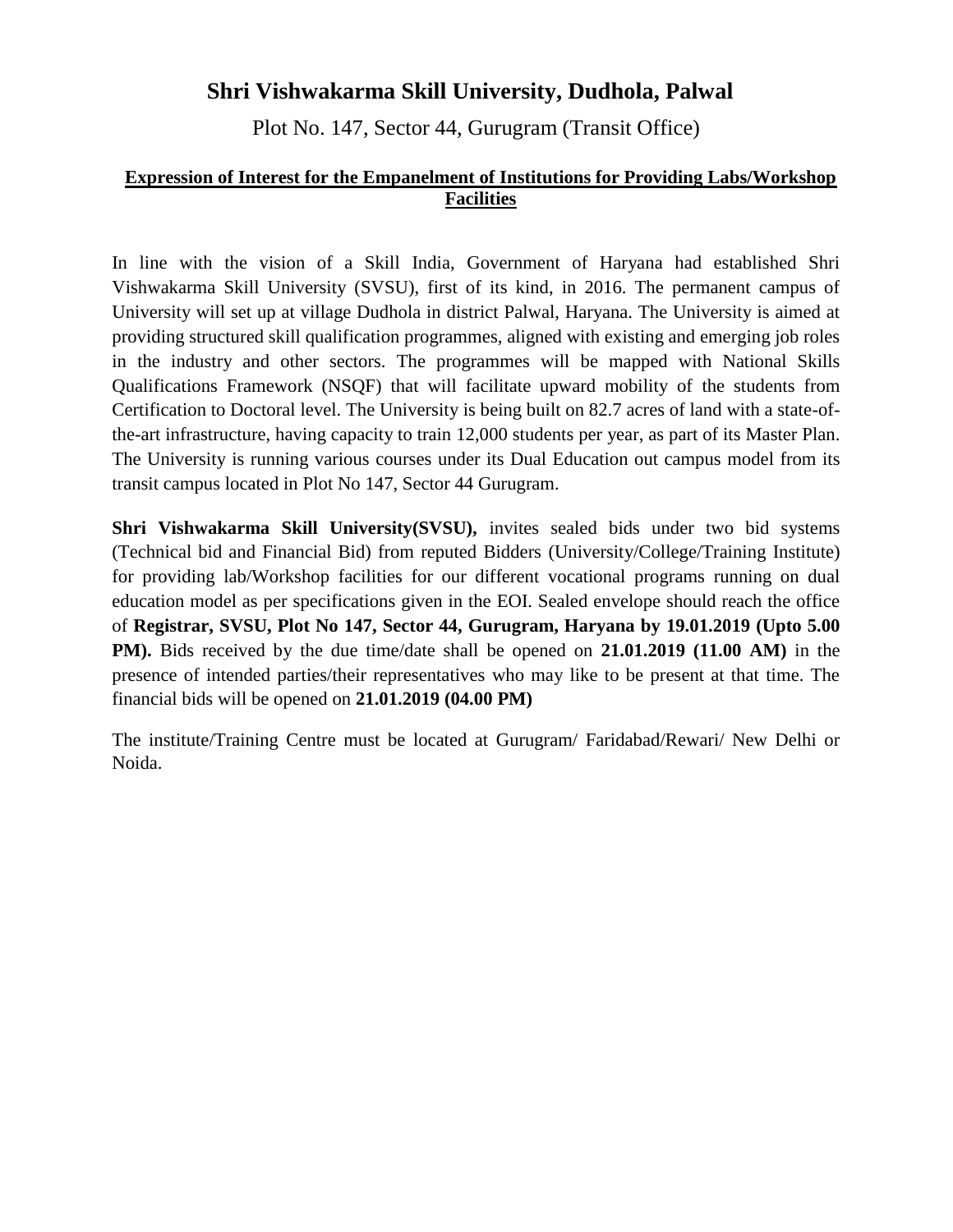# **Terms and conditions for Entering into Annual Rate Contract for Providing the Labs/ Workshop**

| 1. Criteria & Terms and Conditions:                                                        | As given in Annexure $-A$  |
|--------------------------------------------------------------------------------------------|----------------------------|
| 2. General Information of Bidder:                                                          | As given in Annexure $-$ B |
| 3. Technical Information of Bidder:                                                        | As given in Annexure $-C$  |
| 4. List of Labs/Workshop proposed:<br>to be covered under rate Contract<br>(Financial Bid) | As given in Annexure -D    |
| 5. Validity of Rate Contract:                                                              | For 1 Year                 |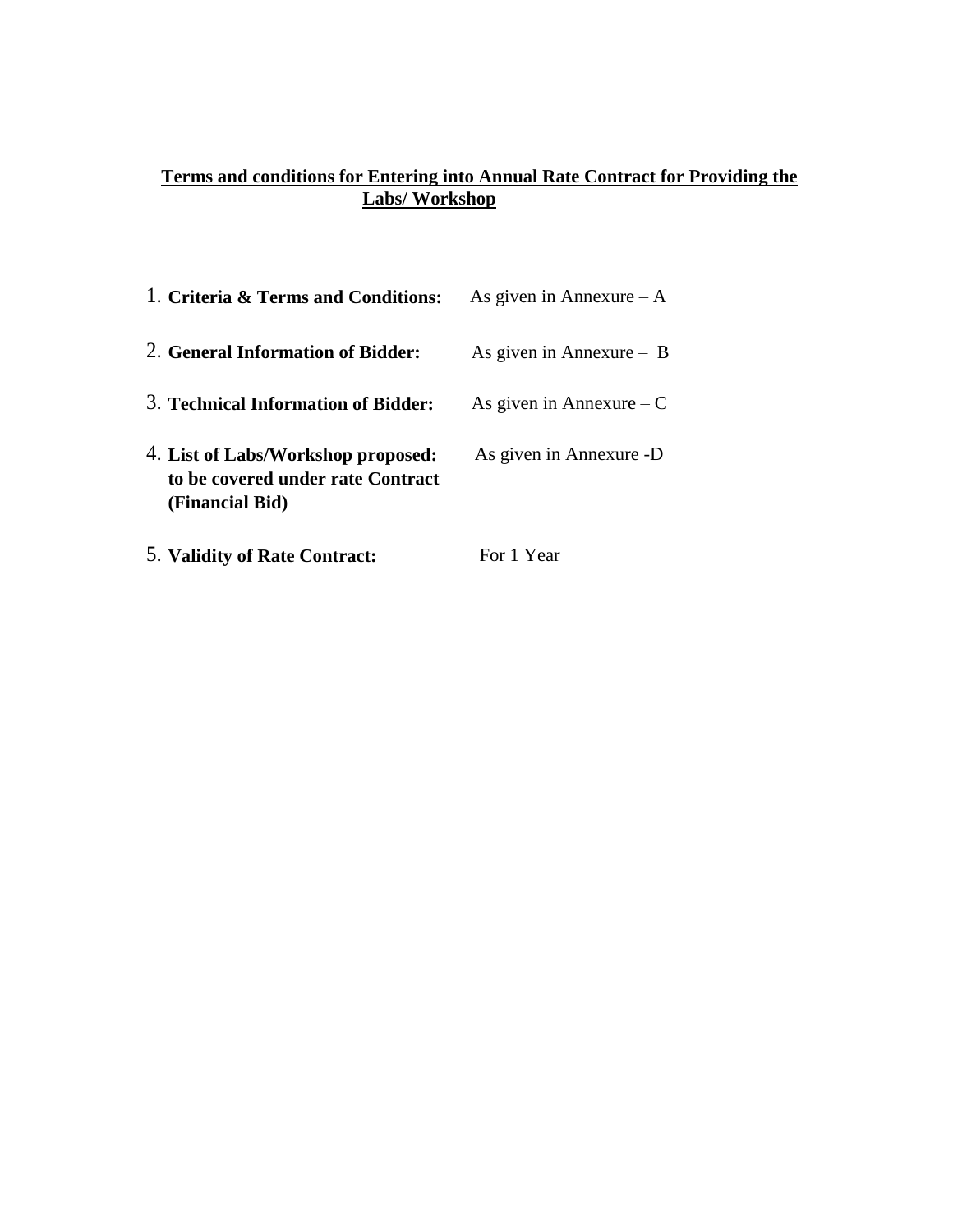# **Annexure – A**

## **A. Criteria for Providing the Labs/ Workshops**

1. The party willing to provide labs must have proper lab facilities (desired experiments/Practical's) so as to accommodate minimum 30 Students at one time.

2. The offers of those firms who do not submit proper documents in support of their labs will not be considered.

3. Preference will be given to institutes located in nearby vicinity of The University.

4. Only those firms which qualify in technical bid will be eligible for opening/consideration of financial Bid.

#### B. **Terms and conditions**.

1. The labs/workshop requirements received will be inspected/verified as per Specification, quality & quantity by the SVSU team.

2. SVSU also reserves the rights to accept or reject any labs/workshop requirement without assigning any reason whatsoever.

3. Bidder shall disclose their facilities as per enclosed list, which this University intends to have on a requirement basis.

4. The contract term will be for 1 year & may be extended for maximum two more years on the basis of satisfactory performance.

5. The list of labs//workshop is given in Annexure- C

6. Only the net rates i.e. inclusive of all applicable taxes like GST etc. to be Levied should be quoted against each lab/workshop in the space provided for clear comparison. Tenders showing any taxes & discounts against the rates of items will not be considered, as the University wants net rates inclusive of all taxes.

7. All deductions shall be applicable as per the income tax laws on all the disbursements/payments.

8. The requirements of labs/workshops, shall vary as per the semester time table and will be communicated in advance. The bidder will be liable to provide desired facilities, as and when required.

9. Bidders are advised to furnish details such as GST NO. & PAN NO. whichever applicable.

10. In support of the credentials submitted by the parties, Shri Vishwakarma Skill University reserves the right to seek/authenticate/vet information from the bidders by telephonic verification/personal visits/writing.

11. The committee shall prepare a list of bidders based on technical and financial bid in a given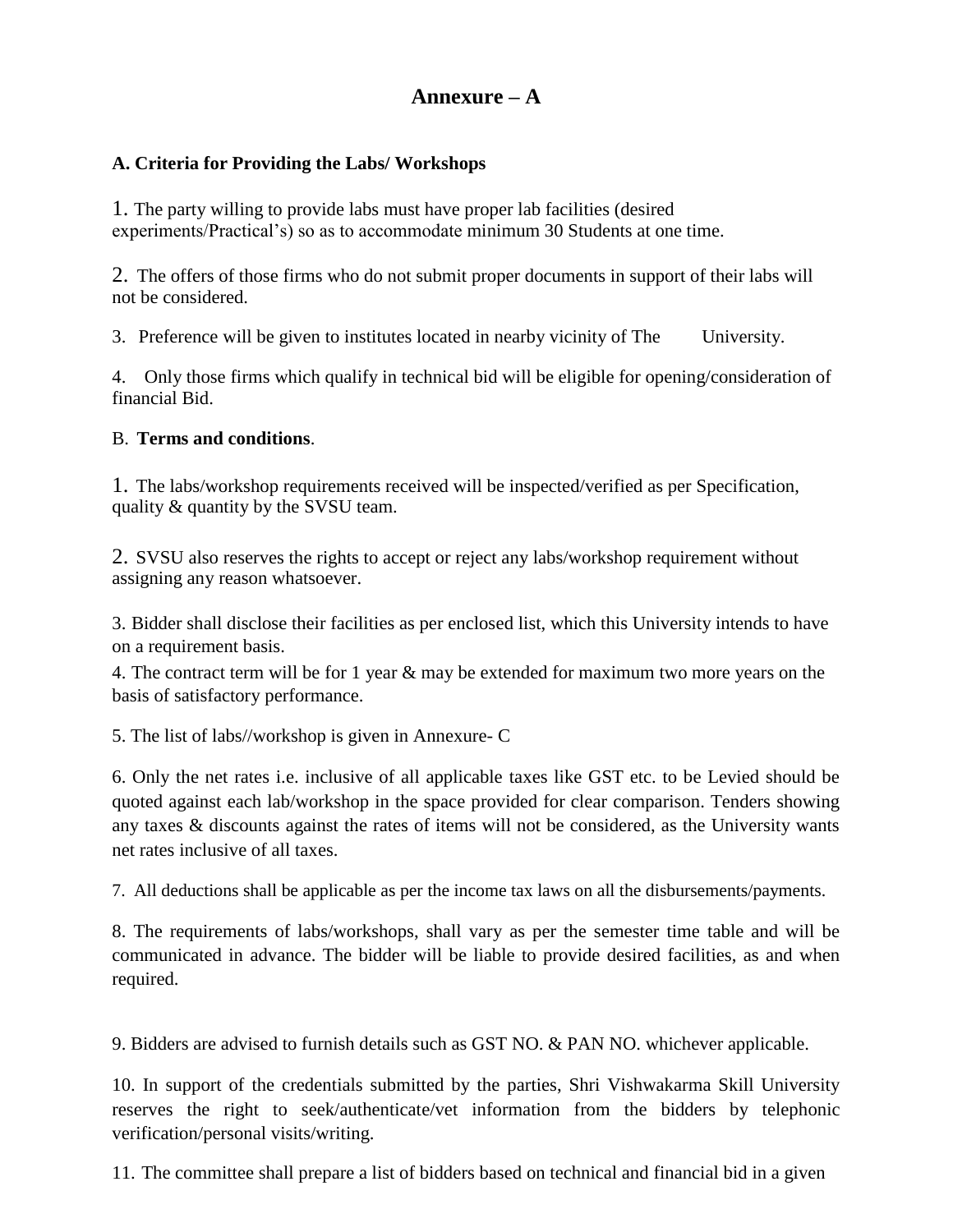preference order, which shall be referred to as List of Empaneled bidders for Providing Labs/Workshop Facilities.

12. Financial bid will be opened only for those bidders whose Technical bids are qualified as per the requirements of University.

13. Documents submitted should be duly signed & stamped (seal where ever required)

14. The scope of the experiments may be changed at any point of time as per the requirement of the course which will be communicated accordingly.

13. Documents to be included: -

- (a) Copy of letter of approval/affiliation
- (b) PAN No./GST No.
- (c) ISO/NABL Certificate (If any)
- (d) Documents in support of all declarations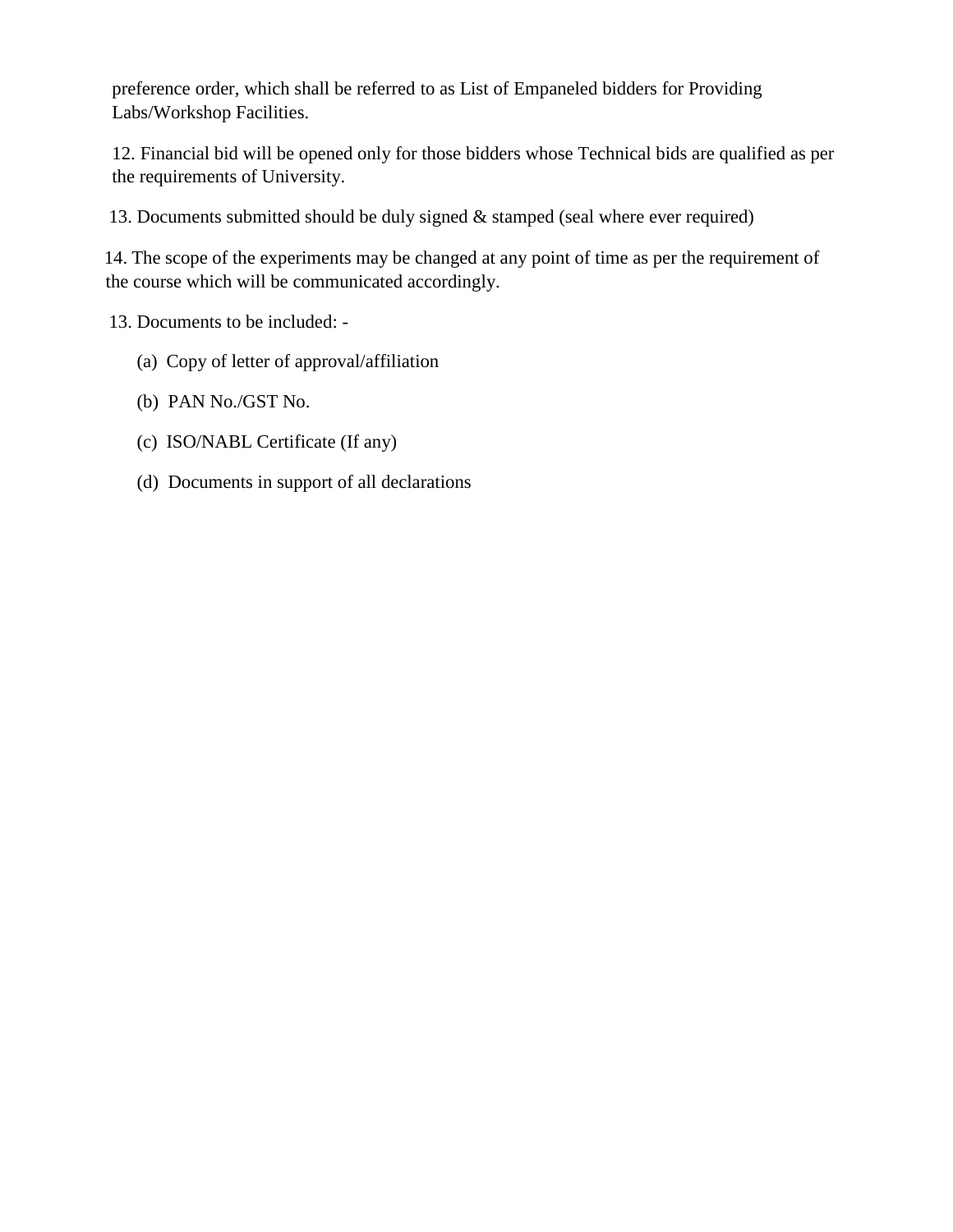#### **ANNEXURE- B**

## GENERAL INFORMATION OF THE BIDDER

| 1. Name of the Bidder                                                                                                                   |                                                    |
|-----------------------------------------------------------------------------------------------------------------------------------------|----------------------------------------------------|
| 2. Type                                                                                                                                 | : (a) University/College/Training Institute        |
|                                                                                                                                         | (b) Govt./Non Govt. /Undertaking<br>/Private/Trust |
| 3. Name of Approving body                                                                                                               | : UGC/AICTE/DTE/SDIT/Any other<br>(Specify)        |
| (if applicable)                                                                                                                         |                                                    |
| 2. Office Address                                                                                                                       |                                                    |
| 3. Location of Lab/Workshop                                                                                                             |                                                    |
| 4. Name of Nodal person                                                                                                                 |                                                    |
| <b>5.</b> Mobile Number of Nodal person:                                                                                                |                                                    |
| <b>6.</b> E-Mail Address                                                                                                                |                                                    |
| 7. Registration/license No.                                                                                                             |                                                    |
| 8. GST No.                                                                                                                              |                                                    |
| 9. List of Institute/Organization<br>to whom the bidder has<br>provided similar services/facilities<br>during one year (If applicable): |                                                    |

**10.** Type of Courses offered by the institute with annual intake:

| S.  | Name of Course                                    | Name of Branch/Trade       | <b>Annual Intake</b> |
|-----|---------------------------------------------------|----------------------------|----------------------|
| No. | (B.E/B.Tech/PG                                    | Mechanical<br>(i.e.        |                      |
|     | Diploma/Diploma/ITI/Certificate,<br><sub>or</sub> | Machinist/<br>Engineering/ |                      |
|     | any other)                                        | $B.Sc.$ )                  |                      |
|     |                                                   |                            |                      |
|     |                                                   |                            |                      |
|     |                                                   |                            |                      |
|     |                                                   |                            |                      |
|     |                                                   |                            |                      |

**Seal and Signature of Bidder**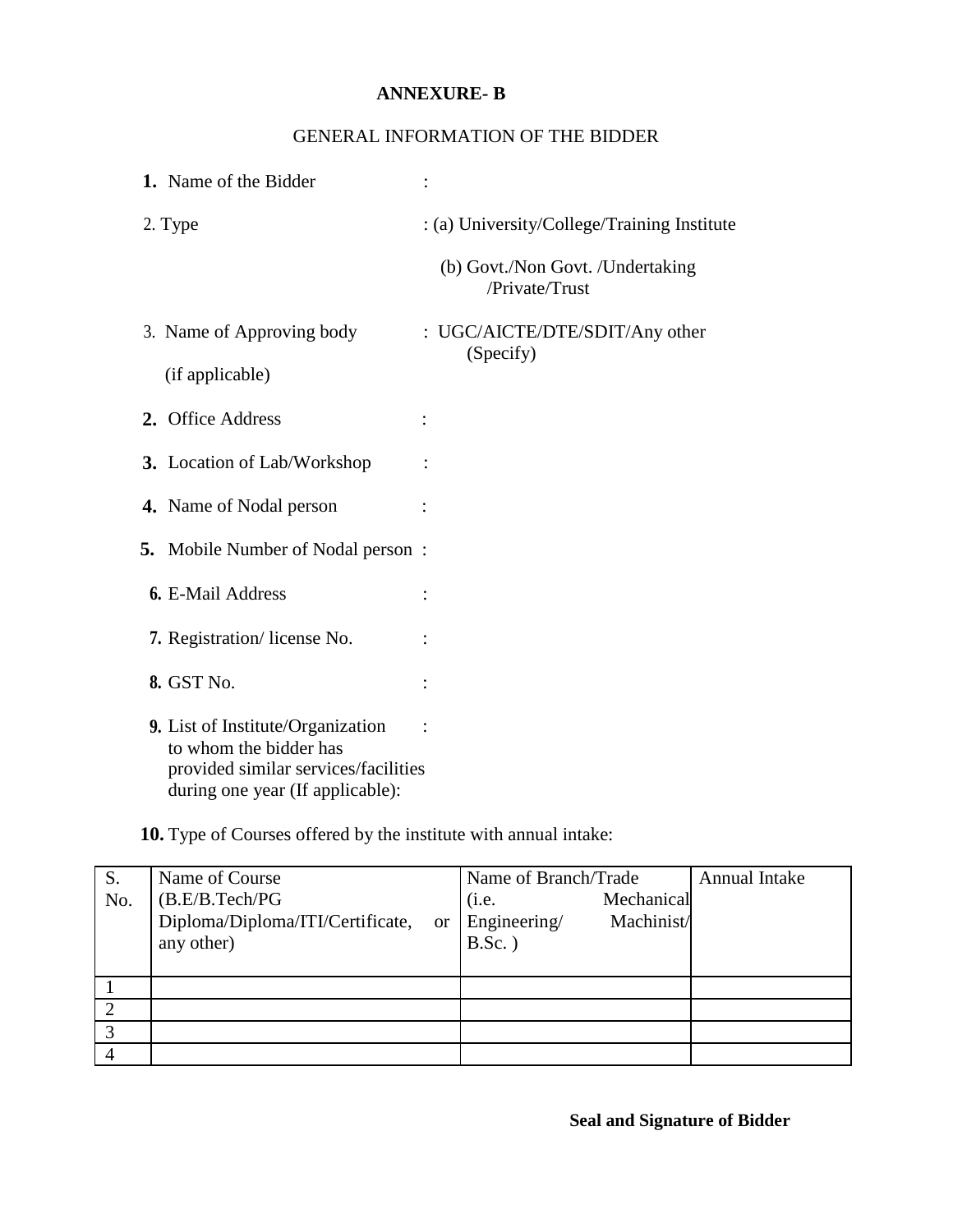## **ANNEXURE- C**

## TECHNICAL INFORMATION OF THE BIDDER

| 1. Name of the Bidder                                                                                           |               |
|-----------------------------------------------------------------------------------------------------------------|---------------|
| 2. Office Address                                                                                               |               |
| 3. Location of Lab/Workshop                                                                                     |               |
| 4. Name of Nodal person                                                                                         |               |
| 5. Mobile Number of Nodal person                                                                                |               |
| 6. E-Mail Address                                                                                               |               |
| 7. Registration/license No.                                                                                     |               |
| 8. Proper lab facilities (desired experiments/Practical's)<br>as to accommodate minimum 30 Students at one time | <b>YES/NO</b> |
| 9. Whether services have been provided in past in this context                                                  | <b>YES/NO</b> |
| 10. Whether able to provide labs/workshop as per requirement<br>from time to time                               | <b>YES/NO</b> |
| 11. Mark your answer as for availability of labs/workshop<br>(in table given below)                             | <b>YES/NO</b> |

| <b>Department</b>   | <b>Labs/Workshop</b>                               | <b>Availability</b> |
|---------------------|----------------------------------------------------|---------------------|
| <b>Applied</b>      | 1. Applied Physics Lab                             |                     |
| <b>Science</b>      | 2. Chemistry Lab                                   |                     |
| <b>Mechanical</b>   | 1. Workshop (Lathe, Milling, Drilling, Grinding,   |                     |
| <b>Engineering</b>  | Fitting, welding (Arc, MIG, TIG, gas welding)      |                     |
|                     | 2. Manufacturing Technology Lab (CNC based)        |                     |
|                     | 3. CAD Lab (AutoCAD, Solid works, Unigraphics,     |                     |
|                     | Catia)                                             |                     |
|                     |                                                    |                     |
| <b>Electrical</b>   | Basics of Electronics Lab                          |                     |
| <b>Engineering</b>  | 2. Electrical Machine Lab                          |                     |
|                     |                                                    |                     |
| <b>Mechatronics</b> | Mechatronics Lab                                   |                     |
|                     | 2. PLC & SCADA Lab                                 |                     |
|                     | Micro Controllers & Micro Processor Lab<br>$3_{-}$ |                     |
|                     | Pneumatics & Hydraulics Lab<br>4.                  |                     |
|                     | Sensors & Transducers Lab<br>5.                    |                     |
| <b>Robotics</b>     | Fundamental of Robotic System Lab<br>1.            |                     |
|                     | 2. Kinematics & Dynamics of Robot Lab              |                     |

For further details regarding labs & practical to be performed, the same is given below.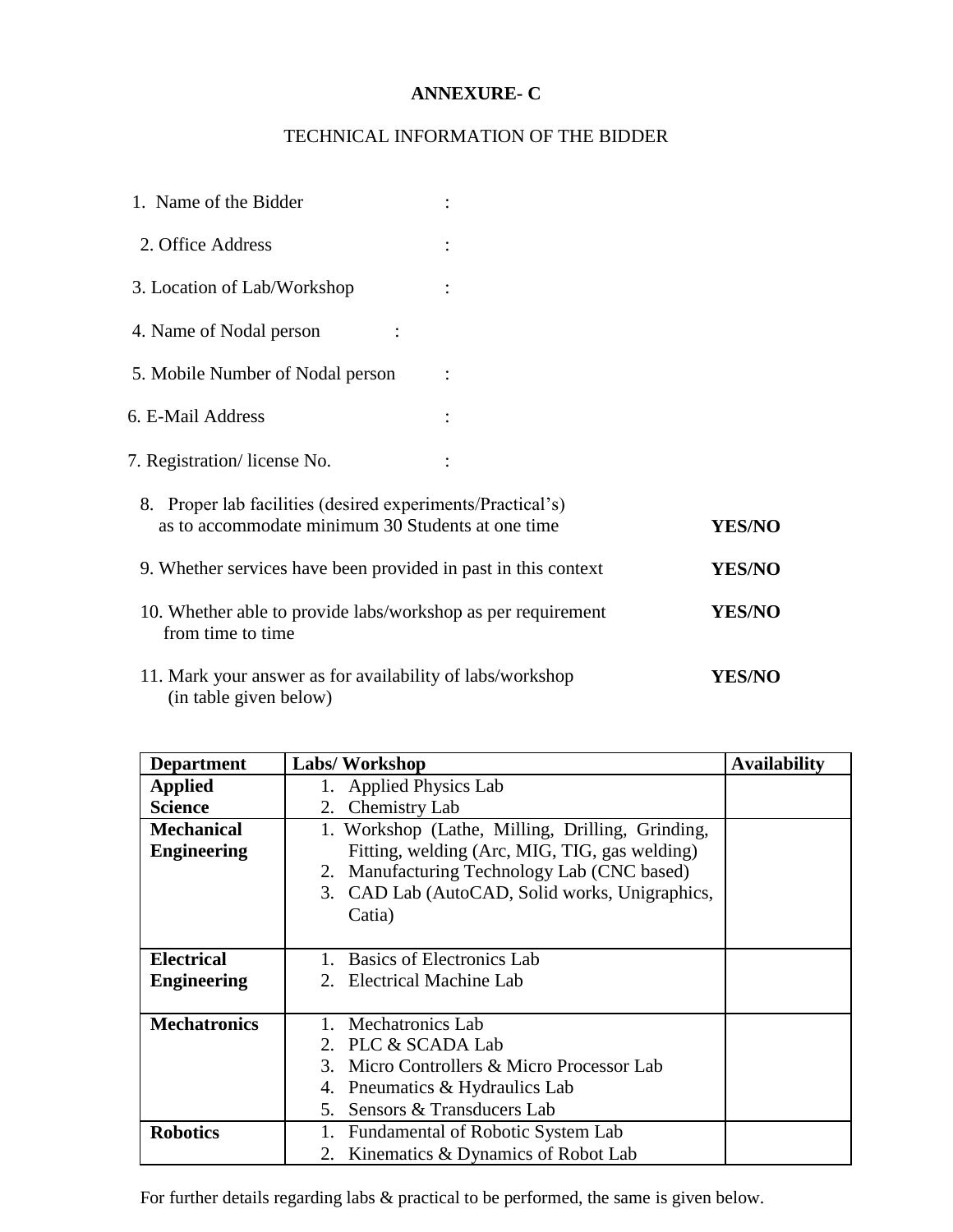# **ANNEXURE- D**

#### **TENDER FORM FOR**

**ENTERING INTO RATE CONTRACT FOR POVIDING LAB/WORKSHOP FACILITIES**

(Financial Bid)

| S No.        | Labs/Workshop                            | <b>List of Experiments</b>                                                                 | Cost Per           |
|--------------|------------------------------------------|--------------------------------------------------------------------------------------------|--------------------|
|              |                                          |                                                                                            | <b>Student Per</b> |
|              |                                          |                                                                                            | Hour(Inclusive     |
|              |                                          |                                                                                            | of cost of man     |
|              |                                          |                                                                                            | hour,              |
|              |                                          |                                                                                            | consumables,       |
|              |                                          |                                                                                            | electricity, etc.) |
| 1. Basics of |                                          | Introduction to Mechatronic Lab, System & it different Components.<br>1.                   |                    |
|              | <b>Mechatronics</b>                      | 2<br>To study the Application of Electromagnetic relay (Holding the Push                   |                    |
| Lab          |                                          | button).                                                                                   |                    |
|              |                                          | Operation of Single acting Cylinder using Pneumatics.<br>3.                                |                    |
|              |                                          | Operation of Double acting Cylinder using Pneumatics.<br>4.                                |                    |
|              |                                          | Impulse Pilot operation using Double acting Cylinder.<br>5.                                |                    |
|              |                                          | Operation of Single Acting Cylinder Using Single Solenoid Valve.<br>6.                     |                    |
|              |                                          | Operation of Double Acting Cylinder Using Single Solenoid Valve.<br>7                      |                    |
|              |                                          | Measurement of displacement using LVDT.<br>8.                                              |                    |
|              |                                          |                                                                                            |                    |
|              |                                          | Measurement of temperature using thermocouple, thermistor and<br>9.                        |                    |
|              |                                          | <b>RTD</b>                                                                                 |                    |
|              |                                          | 10 Introduction of PLC (programmable logic controller).                                    |                    |
|              |                                          | 1. To Study and apply Linear Measuring Instruments for measurement of given                |                    |
|              | 2. Measurement &<br><b>Metrology Lab</b> | specimens (Vernier calipers, scale, measuring tape etc.)                                   |                    |
|              |                                          |                                                                                            |                    |
|              |                                          | 2. To Check bore diameter using bore dial gauge                                            |                    |
|              |                                          | 3. Measurement of Gear parameters using flange micrometer                                  |                    |
|              |                                          | 4. To check pitch of thread using thread gauge: Ring gauge, plug gauge,                    |                    |
|              |                                          | micrometer etc.                                                                            |                    |
|              |                                          |                                                                                            |                    |
|              |                                          | 5. To measure intensity of light in a room for different conditions using lux              |                    |
|              |                                          | meter and analysis of the result.                                                          |                    |
|              |                                          | 6. To study of Radius gauge and Depth gauge, Filler and other similar gauges               |                    |
|              |                                          | used in the industry.                                                                      |                    |
|              |                                          | 7. To check Outer Diameter and Internal Diameters of given components<br>using Air gauges. |                    |
|              |                                          | 8. Measurement of Taper Angle Using Slips, Rollers & Sine bar.                             |                    |
|              |                                          | 9. Demonstration of Coordinate measuring machine and UTM.                                  |                    |
|              |                                          | 10. To measure total composite error (TCE) and Teeth to Teeth error (TTE)                  |                    |
|              |                                          | for given gear specimen using gear roll tester/Parkinson gear tester.                      |                    |
| 3. Basics of |                                          |                                                                                            |                    |
|              | <b>Electrical and</b>                    | Introduction of tools, symbols and abbreviations.<br>1.                                    |                    |
|              | <b>Electronic Lab</b>                    | To verify Kirchhoff's current & voltage law.<br>2.                                         |                    |
|              |                                          | Construction & Working of DOL starter.<br>3.                                               |                    |
|              |                                          | Construction & Working of Star-Delta starter.<br>4.                                        |                    |
|              |                                          | Construction & Working of Distribution Board and Extension Board.<br>5.                    |                    |
|              |                                          | To perform open circuit test and short circuit test of a single-phase<br>6.                |                    |
|              |                                          | transformer.                                                                               |                    |
|              |                                          | Draw V-I characteristics of P-N junction diode.<br>7.                                      |                    |
|              |                                          | Draw input and output characters of a transistor.<br>8.                                    |                    |
|              |                                          | Draw reverse break down characteristics of a zener diode.<br>9.                            |                    |
|              |                                          | 10. Construction & Working of Half Wave & Full Wave rectifier on bread                     |                    |
|              |                                          | board.                                                                                     |                    |
|              |                                          |                                                                                            |                    |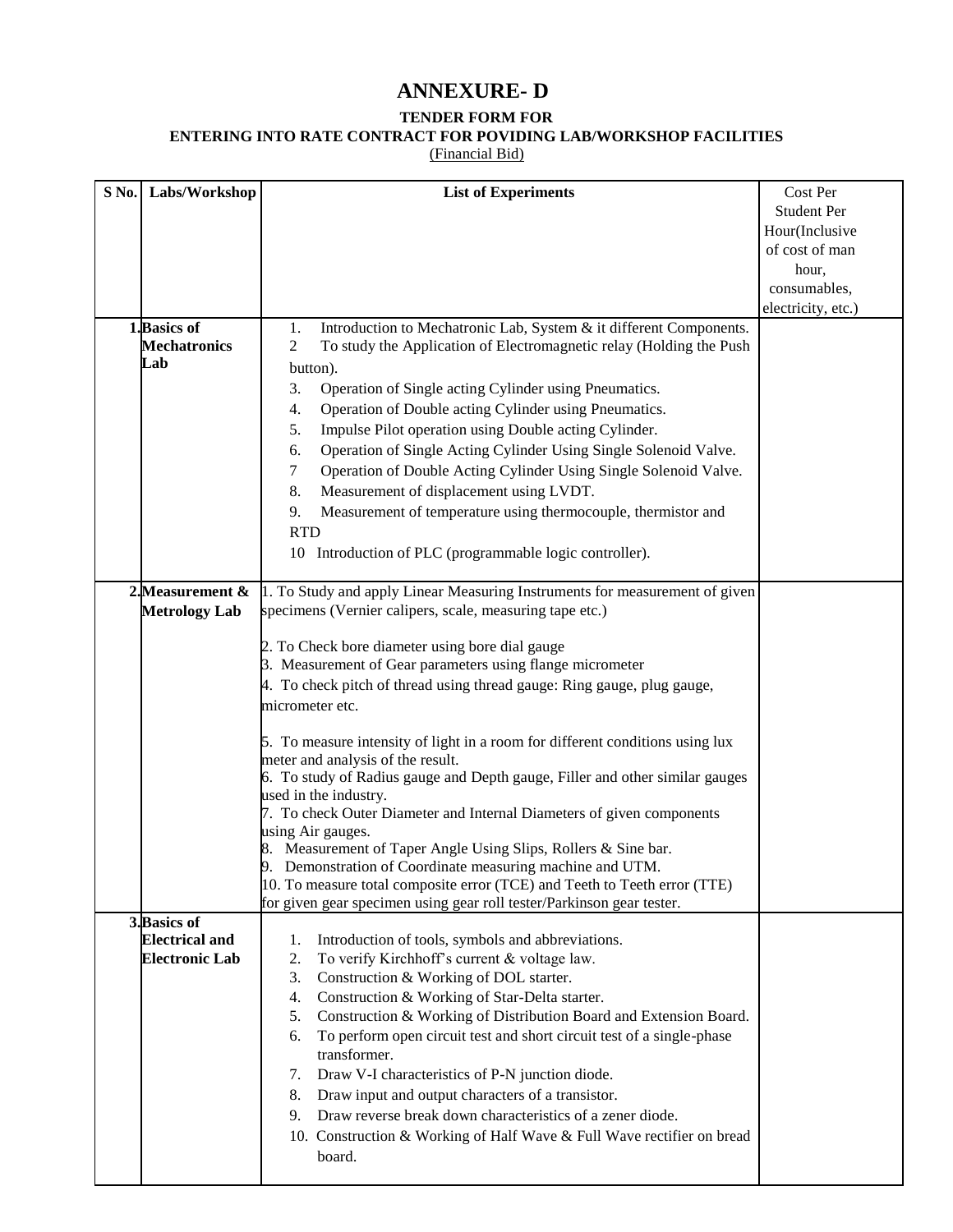| 4. Applied Physics                          | To find the mechanical advantage, velocity ratio and efficiency of a screw<br>$\mathbf{1}$ .    |  |
|---------------------------------------------|-------------------------------------------------------------------------------------------------|--|
| Lab                                         | jack.                                                                                           |  |
|                                             | To find the mechanical advantage, velocity ratio and efficiency of a worm                       |  |
|                                             | and worm wheel.                                                                                 |  |
|                                             | To determine force constant of spring using Hooke's law<br>3.                                   |  |
|                                             | To determine the Moment of Inertia using a Flywheel.<br>4.                                      |  |
|                                             |                                                                                                 |  |
|                                             | To verify the Bernoulli's Theorem.<br>5.                                                        |  |
|                                             | To study the variation of magnetic field with distance and to find the radius<br>6.             |  |
|                                             | of coil by Stewart and Gee's apparatus.                                                         |  |
|                                             | To study the characteristics of Cu-Fe thermo couple.<br>7.                                      |  |
|                                             | To find the value of Planck's constant by using a photo electric cell.<br>8.                    |  |
|                                             | To determine the energy gap of a semiconductor diode.<br>9.                                     |  |
|                                             | 10. Solar Cell: To study the V-I Characteristics of solar cell.                                 |  |
|                                             | 11. Light emitting diode: Plot V-I and P-I characteristics of light emitting diode.             |  |
|                                             | 12. Photoelectric effect: To determine work function of a given material.                       |  |
|                                             | LASER: To study the characteristics of LASER sources.                                           |  |
|                                             | Optical fibre: To determine the bending losses of Optical fibres.<br>2.                         |  |
|                                             |                                                                                                 |  |
| 5. Applied<br>Hydraulics &                  | 1. Flow through pipes<br>2. Flow through Ventura meter                                          |  |
| <b>Pneumatics Lab</b>                       | 3. Determination of viscosity by capillary tube viscometer                                      |  |
|                                             | 4. Flow visualization using Reynolds apparatus                                                  |  |
|                                             | 5. Study of Counter Balancing Circuit on Hydraulic Trainer                                      |  |
|                                             | 6. Controlling the Speed of the Cylinder Using Metering In and out valve<br>circuit.            |  |
|                                             | 7. Single Cycle Automation of Double Acting Cylinder Using Limit Switch.                        |  |
|                                             | 8. Operation of double acting cylinder using double solenoid valve.                             |  |
|                                             | 9. Single Cycle Automation of Multiple Cylinders in Sequence (A+B+A-B-).                        |  |
|                                             | 10. To prepare basic hydraulic and pneumatic circuits in FluidSim.                              |  |
| 6. Manufacturing<br><b>Automation &amp;</b> | 1. Study of Auto flow lines.<br>2. Study of Numerical control system.                           |  |
| <b>Ergonomics Lab</b>                       | 3. Study of Robotics.                                                                           |  |
|                                             | 4. Study of Automated material handling system.                                                 |  |
|                                             | 5. Study of Automated inspection system.                                                        |  |
|                                             | 6. Study of Group technology.<br>7. Study of CAPP systems.                                      |  |
|                                             | 8. Study of Virtual CNC                                                                         |  |
|                                             | 9. Study of Virtual High Performance Machining System                                           |  |
|                                             | (MACHPRO})                                                                                      |  |
| 7. CNC Machines                             | To study G codes and M codes<br>1.                                                              |  |
| Lab                                         | To study NC/CNC machining tools.<br>2.<br>To familiarize with control panel.<br>3.              |  |
|                                             | To familiarize with different co-ordinate systems.<br>4.                                        |  |
|                                             | 5.<br>To perform setting and off-setting the component.                                         |  |
|                                             | 6.<br>To learn programming technique such as interpolation, helical and                         |  |
|                                             | compensation and their application                                                              |  |
|                                             | CNC Part programming, sub programming and execution of an<br>7.<br>operation on milling machine |  |
|                                             | CNC Part programming, sub programming and execution of an<br>8.                                 |  |
|                                             | operation on drilling machine.                                                                  |  |
|                                             | CNC Part programming and sub programming on types of pockets<br>9.                              |  |
|                                             | 10. Write the NC program for component (dia. - 35mm) to be machined on                          |  |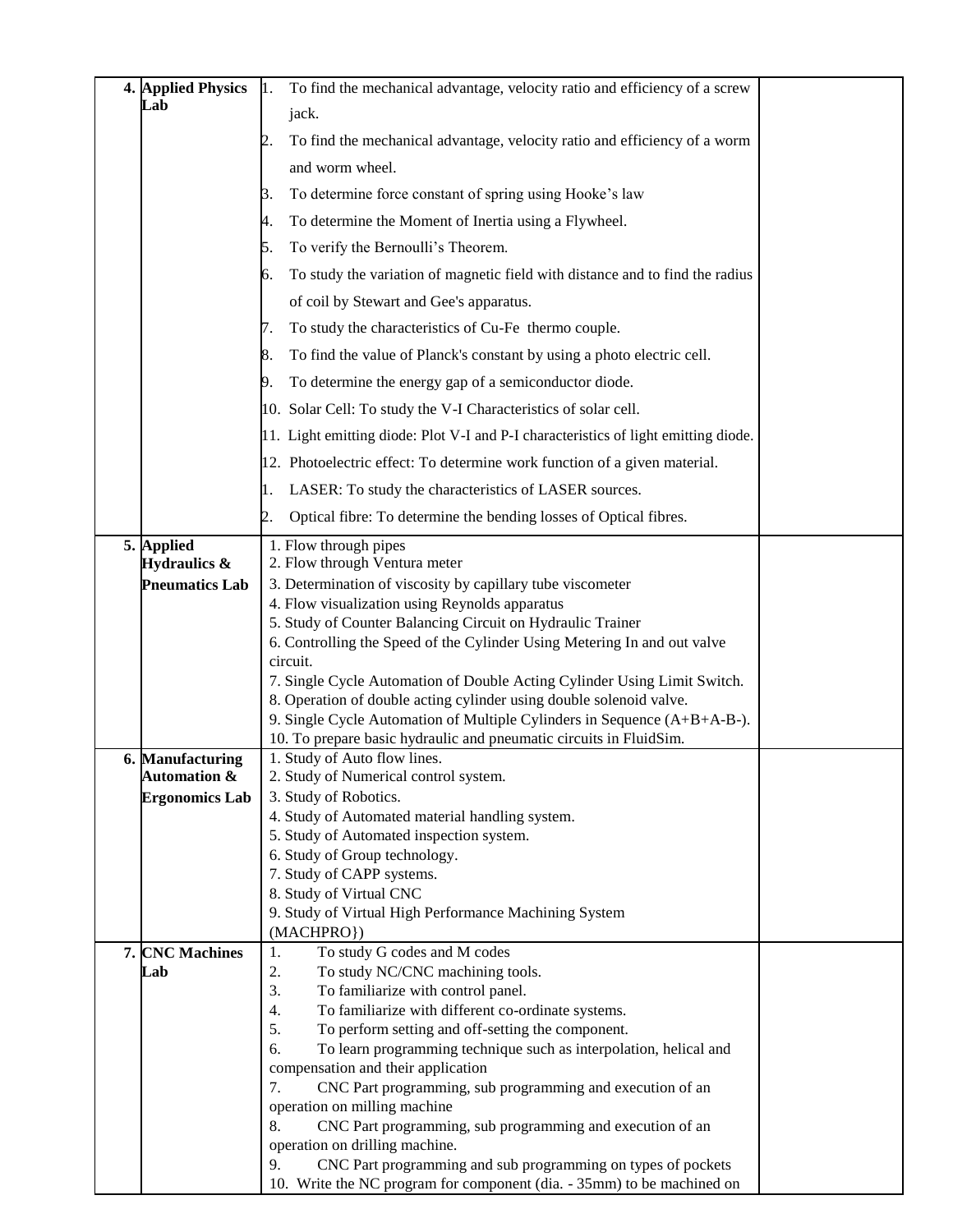|                      | lathe with step turning to 16mm taking from 25 mm.                                |  |
|----------------------|-----------------------------------------------------------------------------------|--|
|                      | 11. Write the NC program for component (dia. - 30mm) to be machined on            |  |
|                      | lathe with taper turning to 20 mm followed by 20 mm turning.                      |  |
|                      | 12 Write the NC program for rectangular block to be machined on                   |  |
|                      | milling for a slot 100mm wide on the periphery of block.                          |  |
|                      | 13. Write the NC program for 4 holes to be drilled on 10mm thick plate            |  |
|                      | in symmetry using CNC milling                                                     |  |
|                      | 14. Write NC program with subroutines, Do-loops for component to                  |  |
|                      | be machined                                                                       |  |
| 8. WorkshopMachining |                                                                                   |  |
| $Technology - 1$     | 1. Demonstrate precautions and safety norms as well as DO's and Don't             |  |
|                      | followed in Machine shop                                                          |  |
|                      | 2. To grind a tool on pedestal grinder                                            |  |
|                      | 3. To prepare job by turning: (Shaft preparation, Thread cutting,                 |  |
|                      | Drilling, Taper turning, chamfering).                                             |  |
|                      |                                                                                   |  |
|                      | 4. To prepare a job using Drilling machine by Chain drilling                      |  |
|                      | 5. Surface mill a job using milling machine and setting of milling cutter.        |  |
|                      | 6. To study air cut time, cutting time and loading and unloading time on          |  |
|                      | a CNC Machine.                                                                    |  |
|                      | 7. To study honing, latch setting                                                 |  |
|                      | 8. To create a component which uses aprocess of drilling, milling and             |  |
|                      | grinding                                                                          |  |
|                      | <b>Welding</b>                                                                    |  |
|                      | Demonstrate precautions and safety norms followed<br>1.                           |  |
|                      | in Welding shop                                                                   |  |
|                      | Welding practice on different types of welding for<br>2.                          |  |
|                      | making vertical, angular weld beads.                                              |  |
|                      | Preparation of butt joint, lap joint (Vertical and angular) by<br>2.              |  |
|                      | different types of welding0                                                       |  |
|                      | Exercise of preparing a job (Vertical and angular) using different<br>3.          |  |
|                      | types of welding (spot, projection and seam welding), Brazing.                    |  |
|                      | Exercise of preparing a job by using gas cutting<br> 4.                           |  |
|                      | 5.<br>Exercise of preparing a job by using dissimilar metals.                     |  |
|                      |                                                                                   |  |
|                      |                                                                                   |  |
|                      |                                                                                   |  |
|                      | To perform torqueing on fasteners and its sequence<br>Ι.                          |  |
|                      | 2.<br>Maintenance of pneumatic / electric/ hydraulic gun                          |  |
|                      | To connect and disconnect electrical system and its working<br>3.                 |  |
|                      | To study various fasteners (bolts, washers, circlips etc) used in assembly<br>Ι4. |  |
|                      | and understand its differences                                                    |  |
|                      | To assemble and disassemble bearings using pullers, dollies etc.<br>5.            |  |
|                      | Introduction to Automation in Assembly, Error proofing<br>6.                      |  |
| 9. Material Science  | 1. To study crystal structures of a given specimen.                               |  |
| Lab                  | 2. To study crystal imperfections in a given specimen.                            |  |
|                      | 3. To study microstructures of metals/ alloys.                                    |  |
|                      | 4. To prepare solidification curve for a given specimen.                          |  |
|                      | 5. To study heat treatment processes (hardening and tempering) of steel           |  |
|                      | specimen.                                                                         |  |
|                      | 6. To study microstructure of heat-treated steel.                                 |  |
|                      | 7. To study thermo-setting of plastics.                                           |  |
|                      | 8. To study the creep behavior of a given specimen.                               |  |
|                      | 9. To study the mechanism of chemical corrosion and its protection.               |  |
|                      | 10. To study the properties of various types of plastics.                         |  |
|                      | 11. To study Bravais lattices with the help of models.                            |  |
|                      | 12. To study crystal structures and crystals imperfections using ball models.     |  |
| 10 Internal          | To study two stroke and four stroke petrol and Diesel Engine.<br>1.               |  |
| <b>Combustion</b>    | 2.<br>Study of diesel fuel pump and diesel fuel injector.                         |  |
| <b>Engines Lab</b>   | 3.<br>Dismantling of motorcycle Engine using general and special servicing        |  |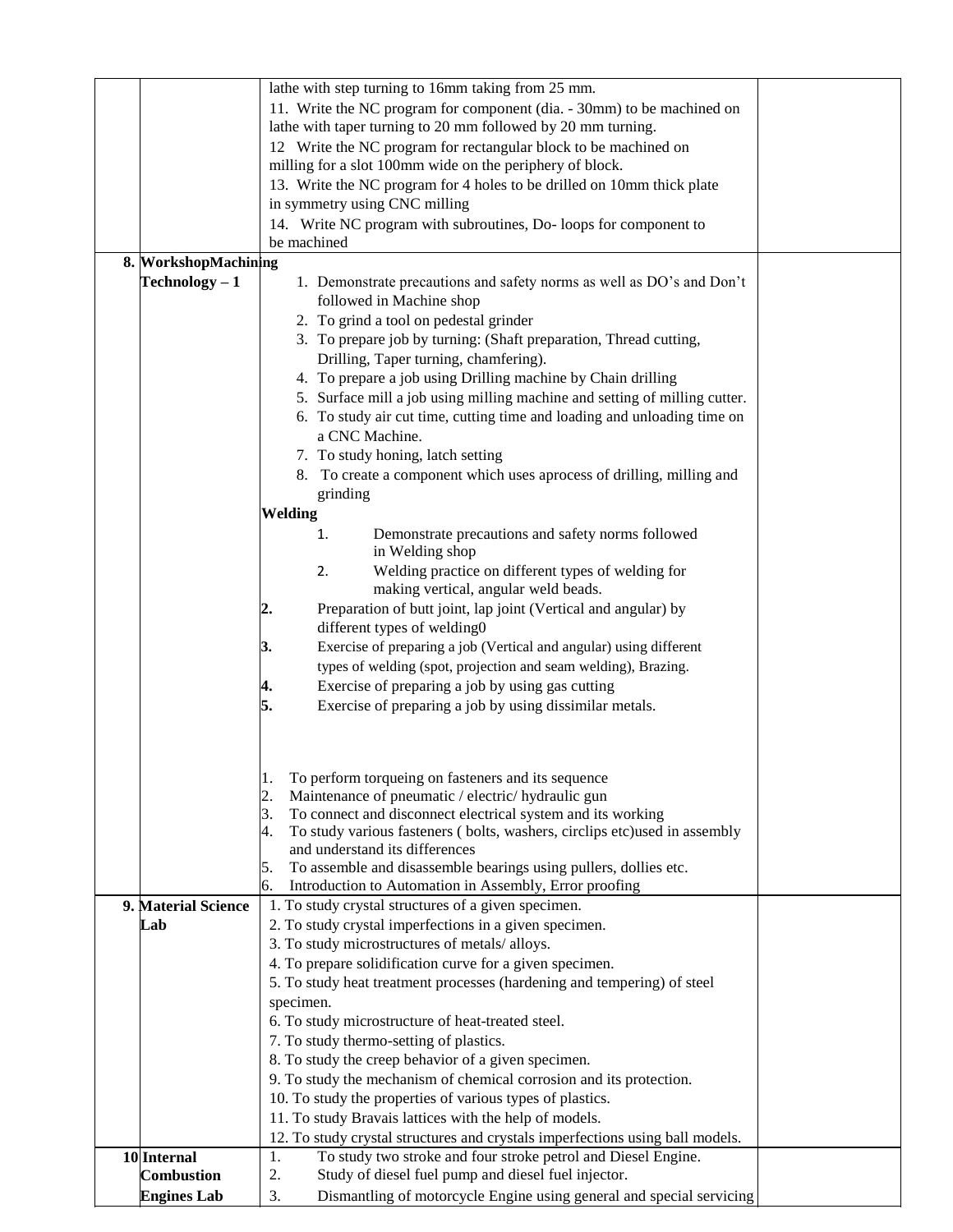|     | 11Welding<br>Technology II/<br><b>CNC Machines II</b><br>Lab | tools.<br>4.<br>Assembly of motorcycle Engine using the required set of tools.<br>5.<br>Demonstration of assembly/dismantling of scooter engine.<br>Demonstration and study of wheel alignment testing and adjustments.<br>6.<br>7.<br>Suspension system testing and adjustments.<br>8.<br>To find engine parameters on single/multi-cylinder petrol<br>engine/diesel engine by employing various test procedures.<br>To prepare heat balance sheet on multi-cylinder diesel engine/petrol<br>9.<br>engine.<br><b>Welding Technology</b><br>1. Create a frame of welded joints for distortion control<br>2. Create a program for robot welding as per given drawing<br>3. Create a program for robot welding as per given complex drawing<br>4. Welding of aluminum pieces together<br>5. Welding of cast iron pieces together<br>6. weld stainless pieces together<br>7. Create a component on the robot welding as per drawing<br>8. Produce a component by spot welding, projection welding and seam<br>welding |  |
|-----|--------------------------------------------------------------|--------------------------------------------------------------------------------------------------------------------------------------------------------------------------------------------------------------------------------------------------------------------------------------------------------------------------------------------------------------------------------------------------------------------------------------------------------------------------------------------------------------------------------------------------------------------------------------------------------------------------------------------------------------------------------------------------------------------------------------------------------------------------------------------------------------------------------------------------------------------------------------------------------------------------------------------------------------------------------------------------------------------|--|
|     |                                                              | 9. Process design for complex welding drawing                                                                                                                                                                                                                                                                                                                                                                                                                                                                                                                                                                                                                                                                                                                                                                                                                                                                                                                                                                      |  |
|     |                                                              |                                                                                                                                                                                                                                                                                                                                                                                                                                                                                                                                                                                                                                                                                                                                                                                                                                                                                                                                                                                                                    |  |
|     | 12Manufacturing<br><b>Technology Lab</b>                     | To calculate the machining time for cylindrical turning on a Lathe and<br>compare with the actual machining time                                                                                                                                                                                                                                                                                                                                                                                                                                                                                                                                                                                                                                                                                                                                                                                                                                                                                                   |  |
|     |                                                              | To calculate the machining time for Drilling and compare with the                                                                                                                                                                                                                                                                                                                                                                                                                                                                                                                                                                                                                                                                                                                                                                                                                                                                                                                                                  |  |
|     |                                                              | actual machining time<br>To study the Too Life while milling a component on the Milling                                                                                                                                                                                                                                                                                                                                                                                                                                                                                                                                                                                                                                                                                                                                                                                                                                                                                                                            |  |
|     |                                                              | Machine.                                                                                                                                                                                                                                                                                                                                                                                                                                                                                                                                                                                                                                                                                                                                                                                                                                                                                                                                                                                                           |  |
|     |                                                              | To perform cavity forming operation using EDM.<br>To Perform cutting operation using wire cut EDM                                                                                                                                                                                                                                                                                                                                                                                                                                                                                                                                                                                                                                                                                                                                                                                                                                                                                                                  |  |
|     | 13Fundamental of                                             | 1.<br>Study of different types of robots based on configuration and                                                                                                                                                                                                                                                                                                                                                                                                                                                                                                                                                                                                                                                                                                                                                                                                                                                                                                                                                |  |
|     | <b>Robotic System</b><br>Lab                                 | application.<br>2.<br>Study of different type of links and joints used in robots                                                                                                                                                                                                                                                                                                                                                                                                                                                                                                                                                                                                                                                                                                                                                                                                                                                                                                                                   |  |
|     |                                                              | 3.<br>Study of components of robots with drive system and end effectors.                                                                                                                                                                                                                                                                                                                                                                                                                                                                                                                                                                                                                                                                                                                                                                                                                                                                                                                                           |  |
|     |                                                              | 4.<br>Determination of maximum and minimum position of links.<br>5.<br>Verification of transformation (Position and orientation) with respect                                                                                                                                                                                                                                                                                                                                                                                                                                                                                                                                                                                                                                                                                                                                                                                                                                                                      |  |
|     |                                                              | to gripper and world coordinate system                                                                                                                                                                                                                                                                                                                                                                                                                                                                                                                                                                                                                                                                                                                                                                                                                                                                                                                                                                             |  |
|     |                                                              | Estimation of accuracy, repeatability and resolution.<br>6.<br>Robot programming exercises<br>7.                                                                                                                                                                                                                                                                                                                                                                                                                                                                                                                                                                                                                                                                                                                                                                                                                                                                                                                   |  |
|     | 14 Basics of PLC                                             | 1. Wire up a PLC for the given lamp circuit                                                                                                                                                                                                                                                                                                                                                                                                                                                                                                                                                                                                                                                                                                                                                                                                                                                                                                                                                                        |  |
|     | Lab                                                          | 2. Design a Ladder logic for the given lamp circuit                                                                                                                                                                                                                                                                                                                                                                                                                                                                                                                                                                                                                                                                                                                                                                                                                                                                                                                                                                |  |
|     |                                                              | 3. Design and implement ladder logic for the forward and reverse control of a                                                                                                                                                                                                                                                                                                                                                                                                                                                                                                                                                                                                                                                                                                                                                                                                                                                                                                                                      |  |
|     |                                                              | hydraulic cylinder.                                                                                                                                                                                                                                                                                                                                                                                                                                                                                                                                                                                                                                                                                                                                                                                                                                                                                                                                                                                                |  |
|     |                                                              | 4. Design a ladder diagram for performing the given arithmetic operations.                                                                                                                                                                                                                                                                                                                                                                                                                                                                                                                                                                                                                                                                                                                                                                                                                                                                                                                                         |  |
|     |                                                              | 5. Design a ladder diagram for performing the given application using counters                                                                                                                                                                                                                                                                                                                                                                                                                                                                                                                                                                                                                                                                                                                                                                                                                                                                                                                                     |  |
|     |                                                              | 6. Design a ladder diagram for performing the given application using Timers.                                                                                                                                                                                                                                                                                                                                                                                                                                                                                                                                                                                                                                                                                                                                                                                                                                                                                                                                      |  |
|     |                                                              | 7. Interfacing PLC to HMI- text display.                                                                                                                                                                                                                                                                                                                                                                                                                                                                                                                                                                                                                                                                                                                                                                                                                                                                                                                                                                           |  |
|     |                                                              | 8. Programming a graphical HMI                                                                                                                                                                                                                                                                                                                                                                                                                                                                                                                                                                                                                                                                                                                                                                                                                                                                                                                                                                                     |  |
|     |                                                              | 9. Networking PLCs- drives and a host computer.                                                                                                                                                                                                                                                                                                                                                                                                                                                                                                                                                                                                                                                                                                                                                                                                                                                                                                                                                                    |  |
|     |                                                              | 10.Troubleshooting PLCs                                                                                                                                                                                                                                                                                                                                                                                                                                                                                                                                                                                                                                                                                                                                                                                                                                                                                                                                                                                            |  |
| 15. | <b>Chemistry Lab</b>                                         | 1. Determination of strength of given HCl iterating against N/10 NaOH                                                                                                                                                                                                                                                                                                                                                                                                                                                                                                                                                                                                                                                                                                                                                                                                                                                                                                                                              |  |
|     |                                                              | volumetrically.<br>2. Volumetric analysis and study of apparatus used therein. Simple problems                                                                                                                                                                                                                                                                                                                                                                                                                                                                                                                                                                                                                                                                                                                                                                                                                                                                                                                     |  |
|     |                                                              | on volumetric analysis equation                                                                                                                                                                                                                                                                                                                                                                                                                                                                                                                                                                                                                                                                                                                                                                                                                                                                                                                                                                                    |  |